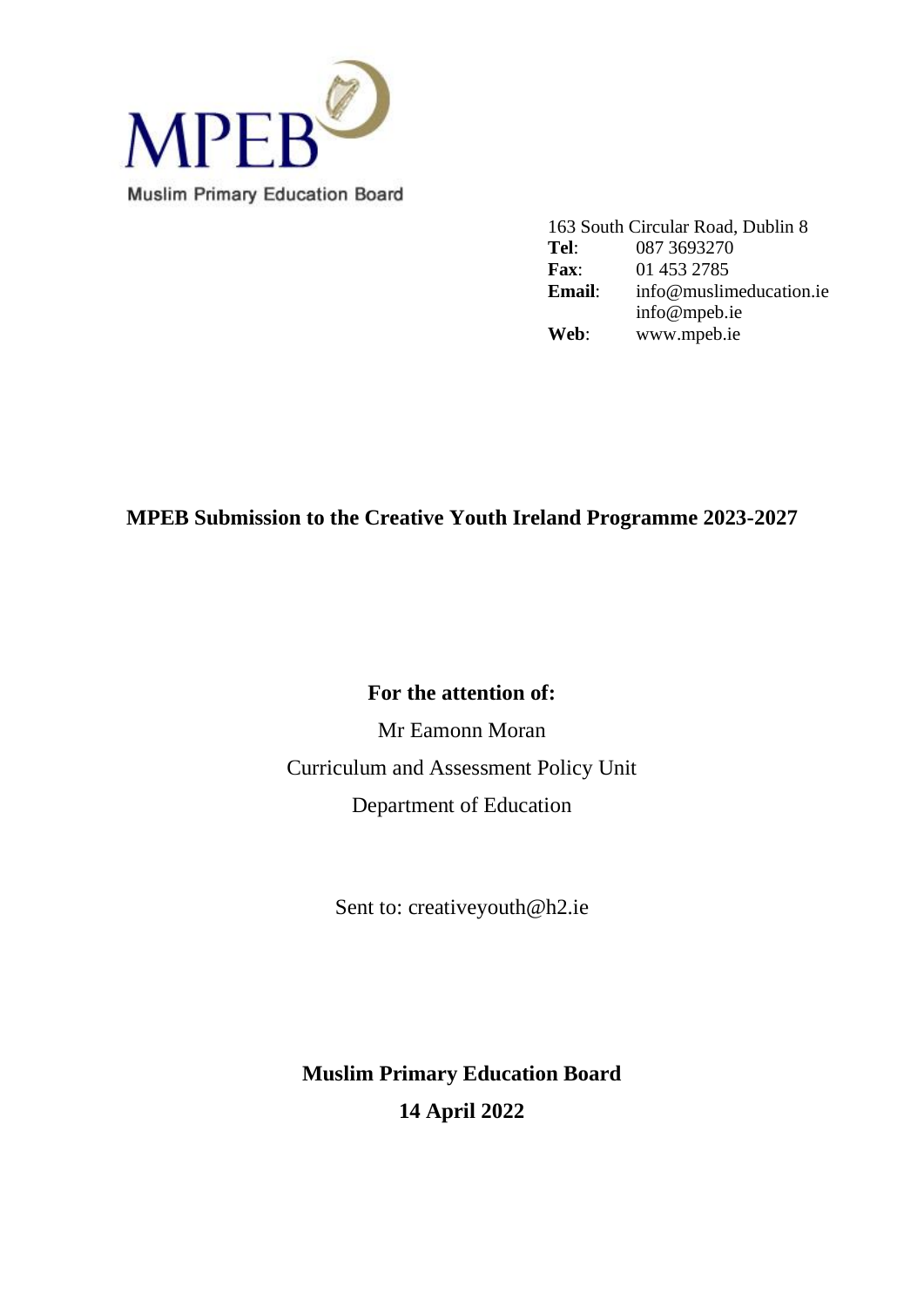

Dear Mr Moran,

Thank you for your invitation to participate in the consultation process informing the new Creative Youth Ireland Programme 2023-2027.

Muslim Primary Education Board (MPEB) acts as the management body for the existing Muslim national schools established under the Department of Education. By advising on the Islamic perspective on educational issues, the Board supports and encourages children's holistic development in becoming successful and valuable members of Irish society.

We have participated in the consultation meeting and two focus groups where we shared our views and experiences. In addition to those, we now wish to formally contribute to the new Creative Youth Ireland Programme 2023-2027.

In reflecting on the existing Creative Youth Ireland Plan, MPEB welcomes the significant and highly successful work that has been made in the areas identified under the existing Plan. The current Creative Youth Plan (2017) reaffirms its commitment that: "every child in Ireland has practical access to tuition, experience and participation in music, drama, art and coding by 2022", with *music*, *drama*, *art* and *coding* further emphasised on the website. While we welcome this scope of the definition, we also believe that it could be enhanced further by the inclusion of '*digital activities and creative thinking'* instead of the reference to coding which is limiting and prescriptive. *Digital activities* can be defined in terms of coding, digital (graphic) design and digital literacy projects, inclusive of creative entrepreneurship and inter-disciplinary projects, both in and out of schools. *Creative thinking* does not apply strictly to arts and crafts programmes only, but it is a method of obtaining new insights and different ideas through examining existing information from different viewpoints to see new patterns.

It is important that we ensure that we reconceptualise creativity and reflect on what it means for children growing up in contemporary Ireland; in a world where digital and physical environments seamlessly converge. While creativity has long been a contested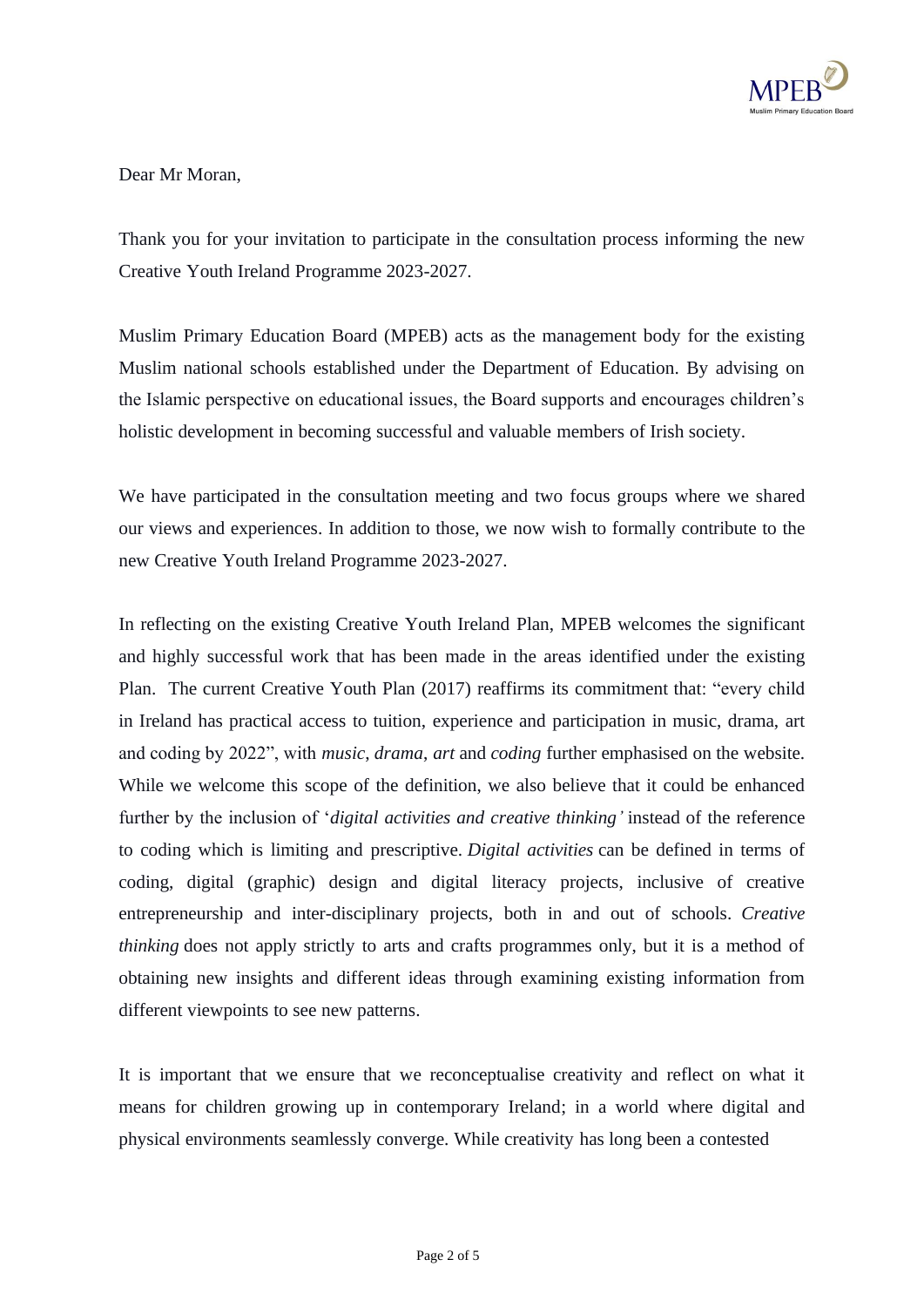

term (Pilkington, 2017), we need to ensure it is reflective of evolving nature of our society and consider various definitions of creativity. In other words, we need a broader understanding of creativity that supports collaboration and cross-pollination. In doing so we will further foster children's development so that they are ready participants in the digital era, ensuring every voice and ability is heard, is visible and has a place in it, thereby supporting their sense of belonging and empowering them.

Thus, it is vital that we constitute our understanding of creativity as a fluid and emerging definition which is subject-specific, reflective of digital environment but also intertwined with all educational activities. Hence, developing creative and innovative thinking, and applying creativity to tasks that focus ideas in a logical way, supports them in this pursuit. Consequently, creative thinkers and problem solvers can learn, unlearn and relearn.

In the words of Sir Ken Robinson (2006) "Creativity now is as important in education as literacy, and we should treat it with the same status." A 2012 US survey of 1,000 collegeeducated professionals found that 82% of participants believe that creative thinking is critical for problem-solving in their career, and 71% believe that creative thinking should be "taught as a class – like math or science." (Adobe News, 2012). Similarly, a 2010 IBM report of 1500 CEOs highlighted creativity as the single most important trait for navigating through the social and economic challenges of the future (Forbes, 2010).

Therefore, creativity, as reconceptualised, needs to be embedded in the school throughout the entire curriculum and not only seen in the context of arts.

Additionally, we would like to see specific support for the research in the area of creativity to ensure the activities and initiatives are evidence-based and informed by current and upto-date empirical evidence. There needs to be a clear correlation between practice and theory, ensuring sharing of the best practices.

We also support schools' autonomy in deciding what is important to them, empowering them with the resources but acknowledging the creativity on their terms, as fitting the needs and interests of their children. For the success of creativity, partnership and collaboration at every level are crucial. Building on the existing collaborations and fostering new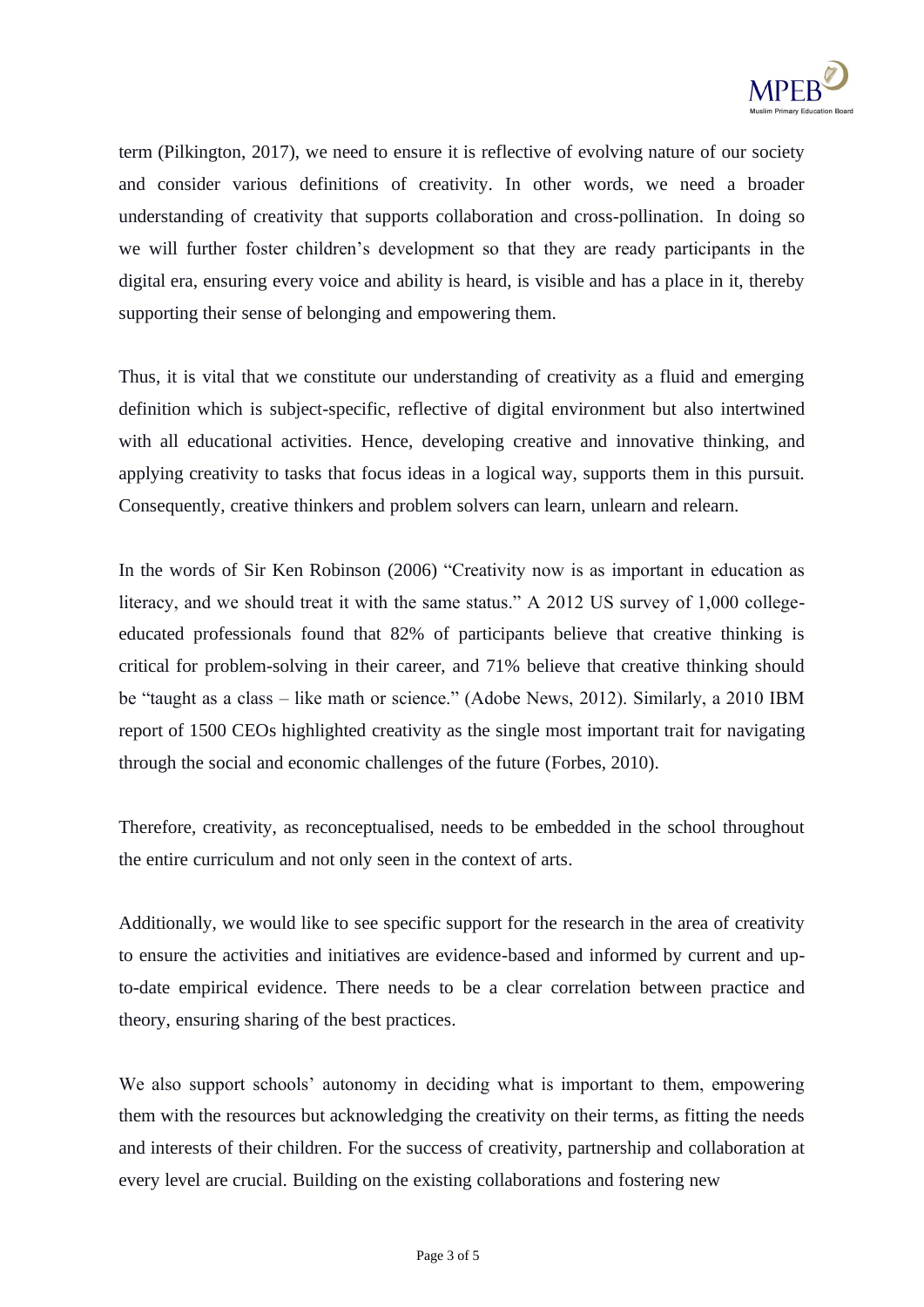

partnerships, the schools should be supported, both through adequate funding and also access to experts in the field, so that they can develop and embed creativity in the range of projects, becoming the centres for creative excellence.

Investment in the initial and continued teacher training, supporting creative and digital practices and creative thinking, ensuring that teachers are empowered and able to scaffold children in these creative practices is also vital.

Similarly, the new plan needs to consider provisions to support schools' libraries, ensuring that the resources are current, inclusive of and apt for the digital environment but also culturally inclusive and diverse, reflective of the makeup of contemporary Ireland.

Lastly, we wish to emphasise that creativity, as re-conceptualised, ought to be acknowledged and recognised at all levels; from young people to teachers, principals and schools themselves, through formal and informal awards (assessment points that can count towards CAO points), accreditation, digital badges, ECT credits and similar. Essentially, we need to illustrate that creativity matters in other tangible and meaningful matters, where their creative skills beyond literacy and numeracy are officially recognised too.

Yours sincerely,

For and on Behalf of the

## **MUSLIM PRIMARY EDUCATION BOARD**

*Lotten for 1* 

**Fardus Sultan**